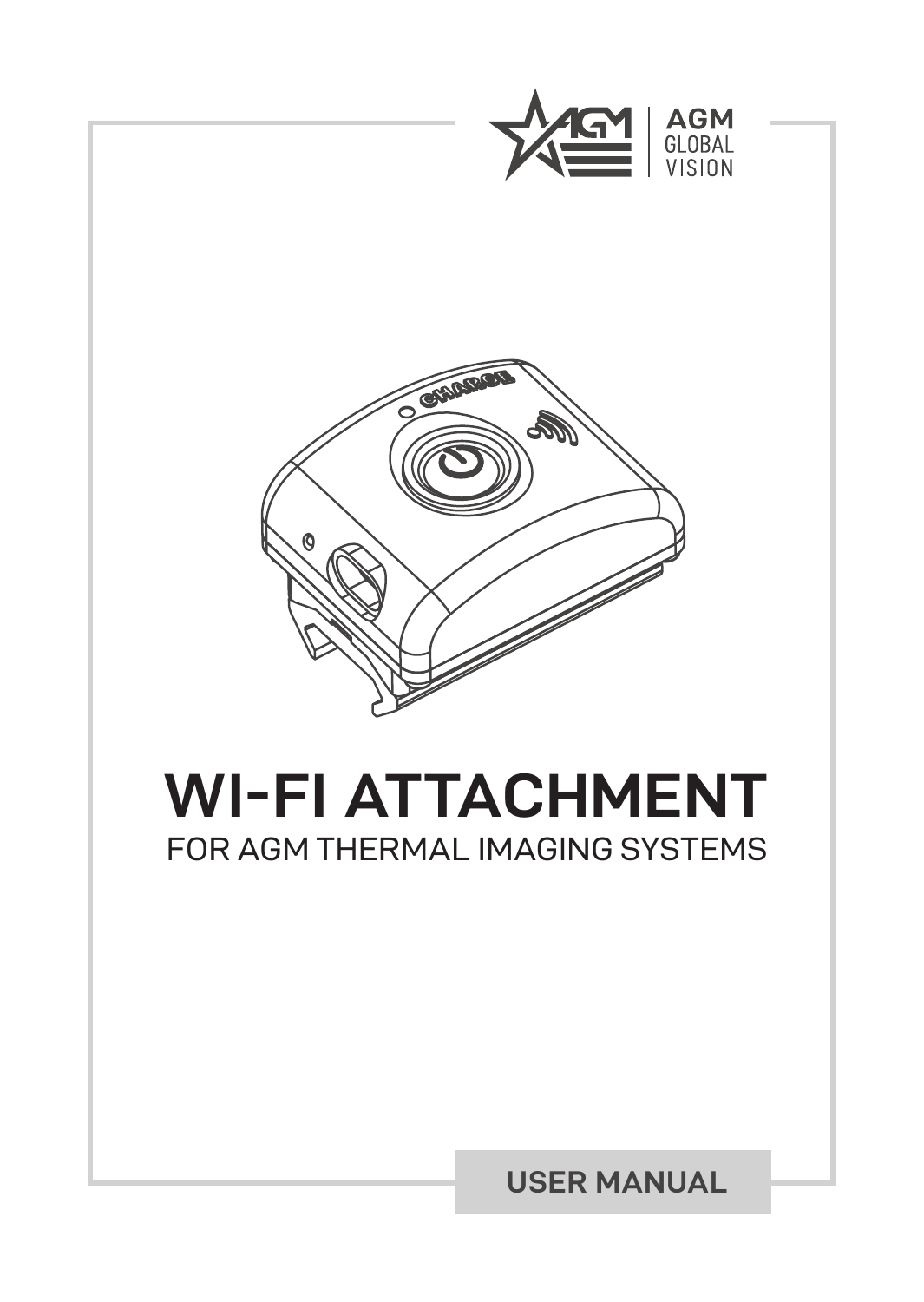

## **SPECIFICATIONS**

**Transmitting Frequency:** 2400...2483.5 MHz **Video Resolution:** VGA 640\*480, 30 fps **Video Compression:** H.264 **Transmission Distance:** up to 30 m **Interface:** micro USB **Battery type:** LI-ION, BL-6Q, 970 mAh, 3.7V **Operation Time:** up 4 hours **Weight:** 74 g / 2.6 oz **Size:** 58 x 44 x 37 mm / 2.3 x 1.7 x 1.4 in **Accessories:** Video Cable, RCA Cable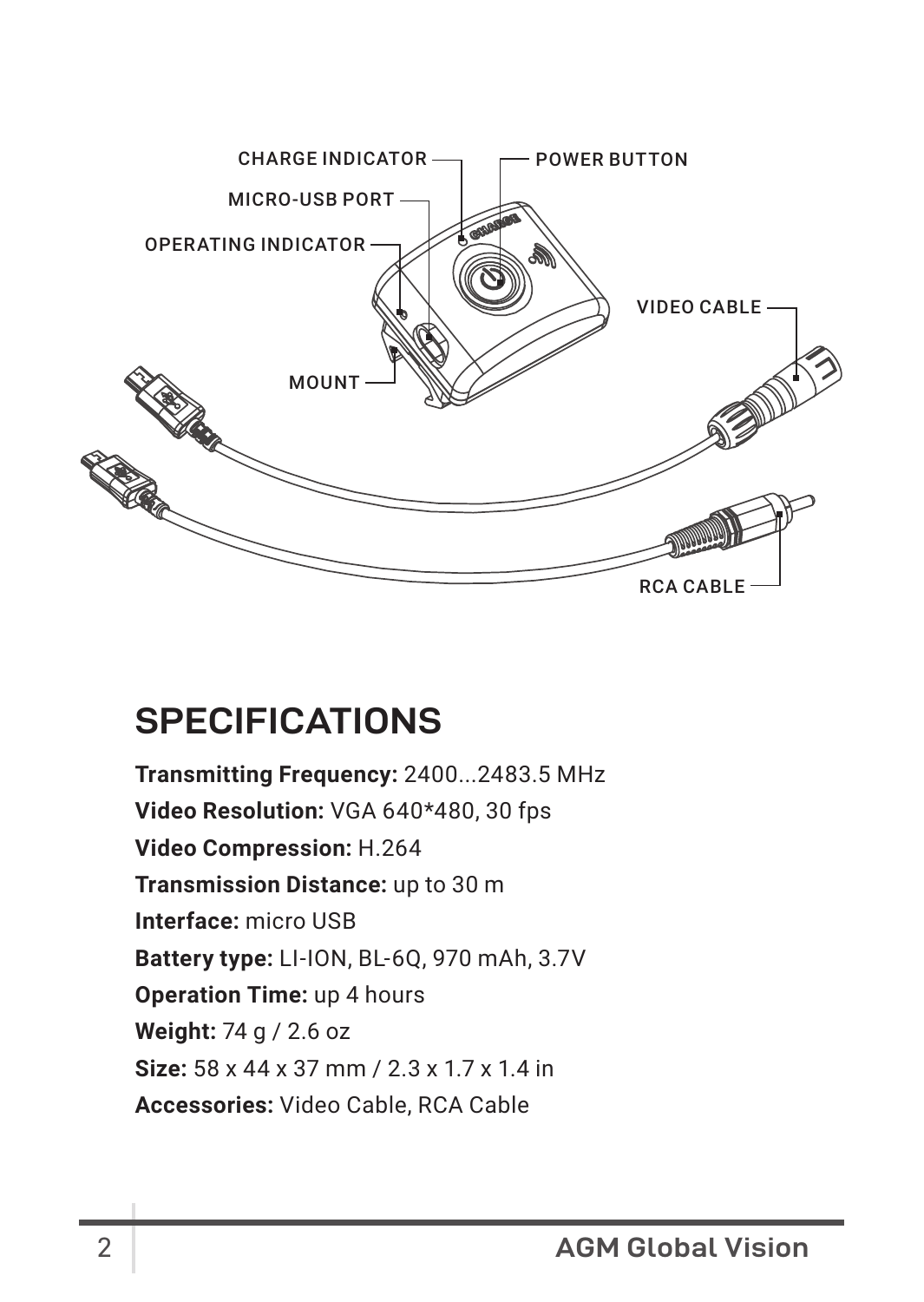## **DESCRIPTION**

Wi-Fi Attachment for AGM Thermal imaging systems will help you to connect your device and transmit the entire image captured by your thermal vision device to your smartphone or tablet. After a few simple steps your mobile device could become a viewfinder. Photo and video recorded by thermal vision system will be initialized via smartphone and it will not even distract you from observation session.

The Wi-Fi Attachment digitizes an analog video signal and transmits it via a Wi-Fi connection to a mobile device with appointed installed software. The kit includes two cables for the analog signal connection are included:

a) Cable for the connection of the Wi-Fi Attachment to the devices with BINDER connector.

b) Cable for the connection of the Wi-Fi Attachment to the devices with RCA connector.

## **CHARGING**

Charge the battery of Wi-Fi Attachment before using. Use the standard 5VDC/1A power adapter for mobile devices with micro-USB cable. The cable connects to the Wi-Fi Attachment's micro-USB port, which will automatically start charging when connected. The red CHARGE indicator near the button of Wi-Fi Attachment will light up when unit is charging, and will turn off when battery is fully charged.

## **OPERATING INSTRUCTION**

1. Install the Wi-Fi Attachment onto the Picatinny rail using integrated rubber mount of module.

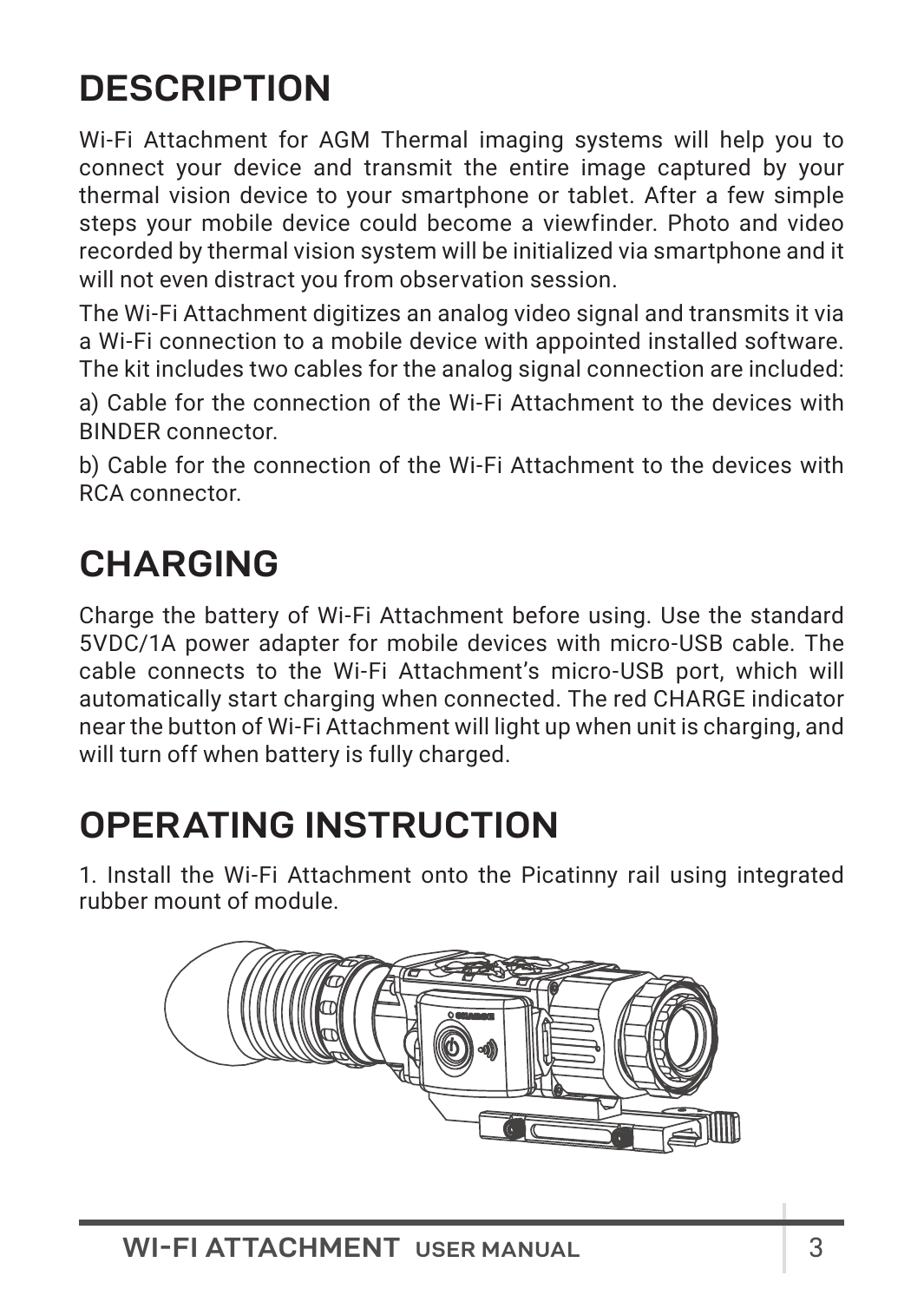2. Connect the Wi-Fi Attachment to the thermal device with the cable.

3. Turn on the Wi-Fi Attachment by pressing the POWER button on the housing of the device. The red LED near micro-USB port should light up, in 3-4 second it should become green.

4. Provide the Wi-Fi connection to the mobile device with the help of information about client software below.

5. After finishing the operation, turn off the module by pressing the POWER button. The LED near micro-USB port should turn off.

## **ANDROID SYSTEM CLIENT**

### **Installation of the APP software**

- 1. Turn on the mobile device and enter GOOGLE PLAY store.
- 2. Search "WIFI AVIN" software, and download.
- 3. Install the software. The app icon will shown as follow:

### **WiFi Connection**

- 1. Power on Wi-Fi Attachment.
- 2. Open mobile device WiFi setting and locate the WIFI AVIN Wifi.
- 3. Connect to WIFI AVIN (Default password: 12345678).

### **View the video**

Open the app  $\sqrt{\binom{n}{n}}$ , if the connection between the Wi-Fi Attachment and the mobile device terminal is successful, the icon ( $\binom{m}{2}$  will be highlighted, and you will be able to see the camera view as shown.

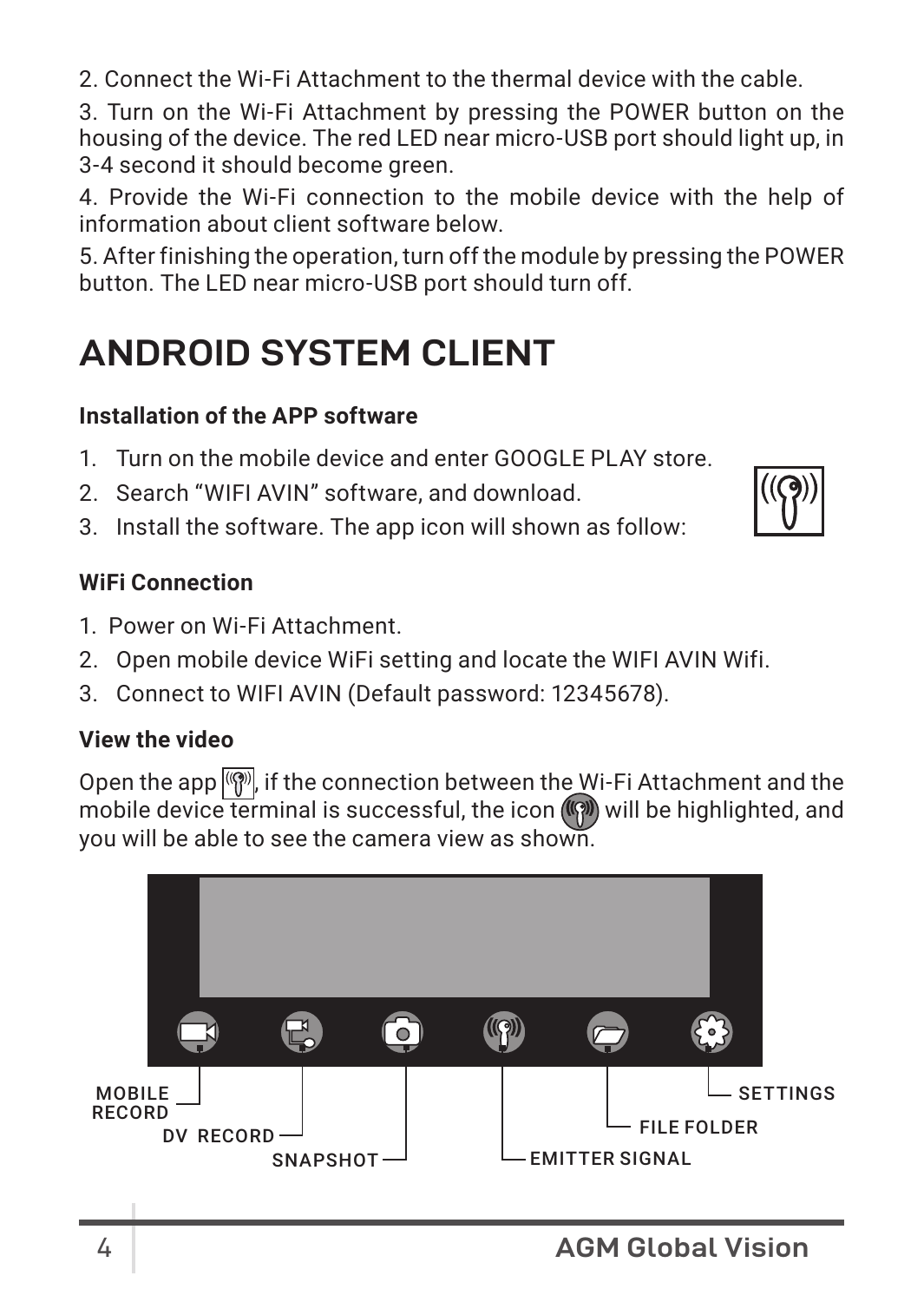### *Notice:*

*When the background is black or the image is still, please exit the app, and check whether the WiFi connection is normal. Then click again the app icon to enter into the software interface.*

### **Settings**

Press this icon  $\odot$  to enter into the settings menu. You can change the default factory SSID and password of the Wi-Fi Attachment. and clicking  $\bigcirc$  will show whether the change is successful, and clicking  $\Omega$  to cancel the new SSID set.

# **iOS SYSTEM CLIENT**

### **Installation of the APP software**

- 1. Turn on the mobile device and enter Apple APP store.
- 2. Search "WIFI AVIN" software, and download.
- 3. Install the software. The app icon will shown as follow:

### **WiFi Connection**

- 1. Power on Wi-Fi Attachment.
- 2. Open your devices WiFi setting and locate the WIFI AVIN Wifi.
- 4. Connect to WIFI AVIN (Default password: 12345678).

### **View the video**

Open the app  $\binom{[69]}{1}$  if the connection between the Wi-Fi Attachment and the mobile device terminal is successful, you will be able to see the camera view as shown.

With unique image zoom in, zoom out function.

### *Notice:*

*When the background is black or the image is still, please exit the app, and check whether the WiFi connection is normal. Then click again the app icon to enter into the software interface.*



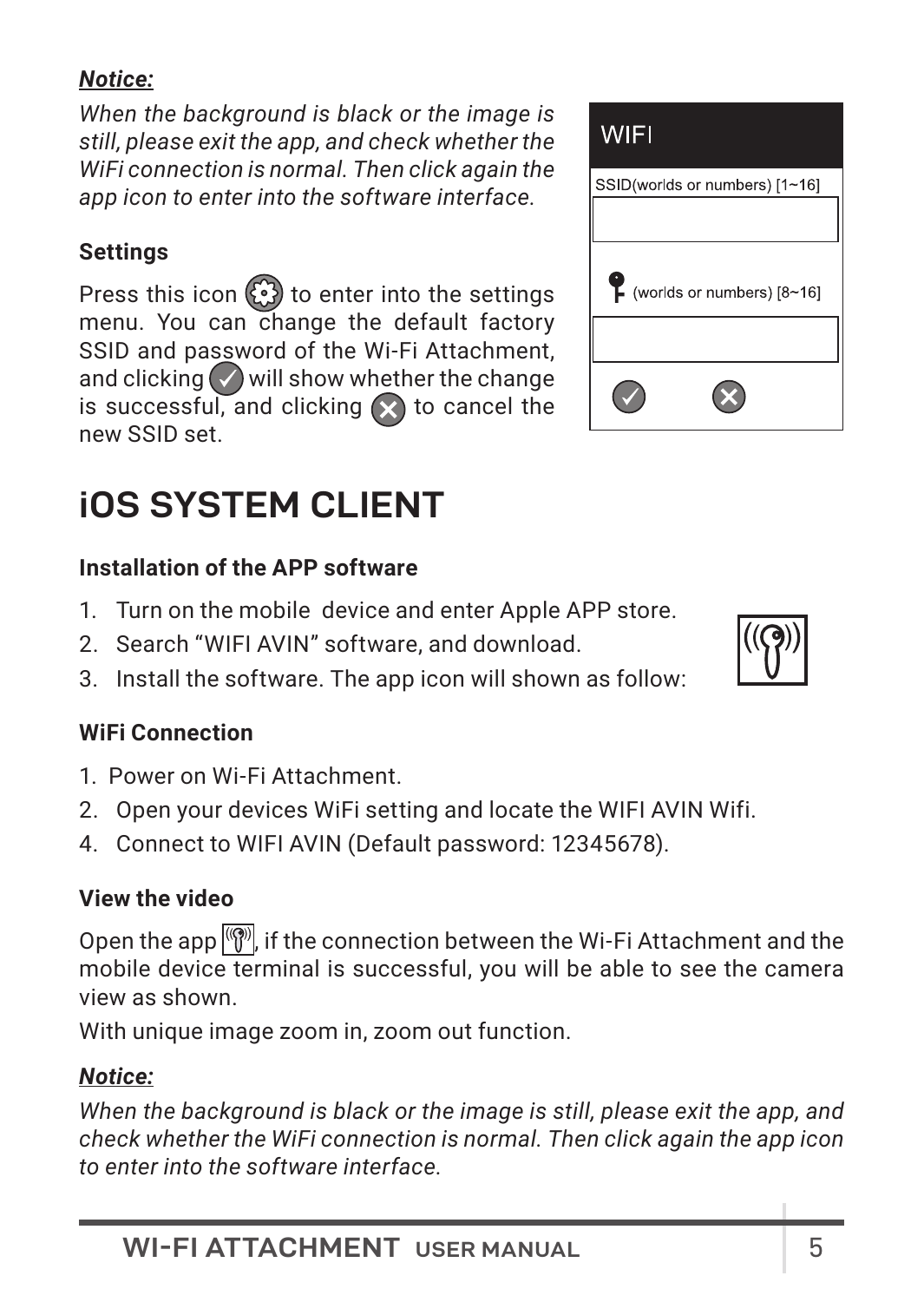

### **Settings**

Press this icon  $\bigcirc$  to enter into the settings menu. You can change the default factory SSID and password of Wi-Fi Attachment, and clicking will show whether the change is successful, and clicking to cancel the new SSID set.

| WIFI      |                         |
|-----------|-------------------------|
| SSID:     | words of numbers [1~18] |
| password: | words of numbers [8~18] |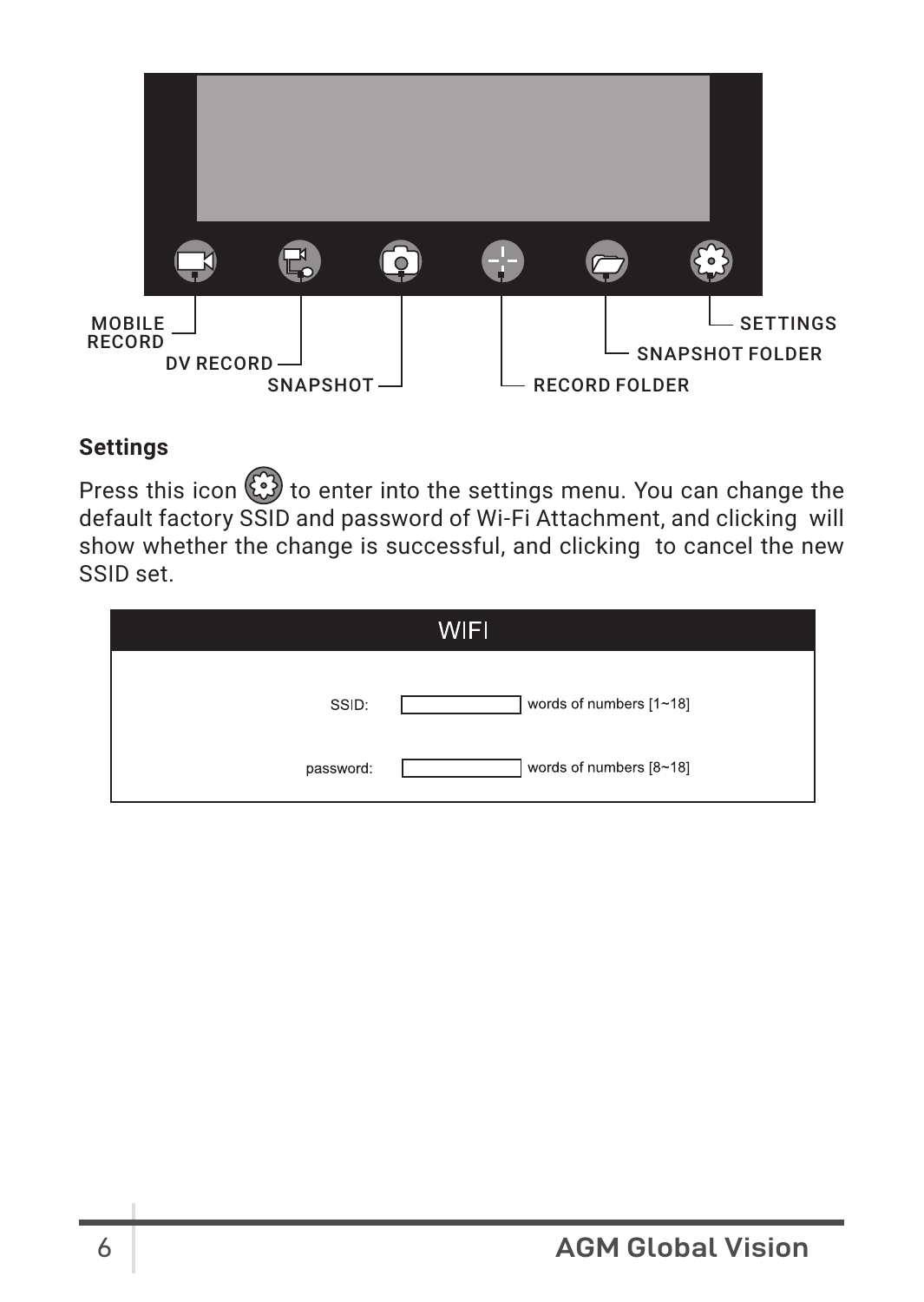## **SAFETY SUMMARY**

**WARNING** - When using this product, basic precautions should always be followed as below:

1. Read all the instructions before using the product.

2. Charge the Wi-Fi Attachment fully before first use. The battery's full performance is achieved only after 2 or 3 complete charging and discharging cycles.

3. Do not expose the Wi-Fi Attachment to moisture.

4. Do not use the Wi-Fi Attachment if damaged or modified. Damaged or modified Wi-Fi Attachment may exhibit unpredictable behaviour resulting in fire, explosion or risk of injury.

5. Do not disassemble the Wi-Fi Attachment; incorrect reassembling of the battery may result a risk of fire or injury.

6. Do not expose the Wi-Fi Attachment to fire or excessive temperature. Exposure to fire or temperatures above 100ºC (212ºF) may cause explosion.

7. Do not overcharge your device. Unplug the device when it is fully charged. Never charge your device for more than 7 hours at a time.

© 2021 AGM Global Vision, LLC.

All rights reserved worldwide.

This documentation is subject to change without notice.

No parts of this manual, in whole or in part, may be copied, photocopied, translated, or transmitted by any electronic medium or in machine-readable form without the prior written permission of AGM Global Vision, LLC.

Approved for public release, distribution unlimited.

If you have questions that are not covered in this manual, or need service, contact AGM Global Vision customer support for additional information prior to returning a product.